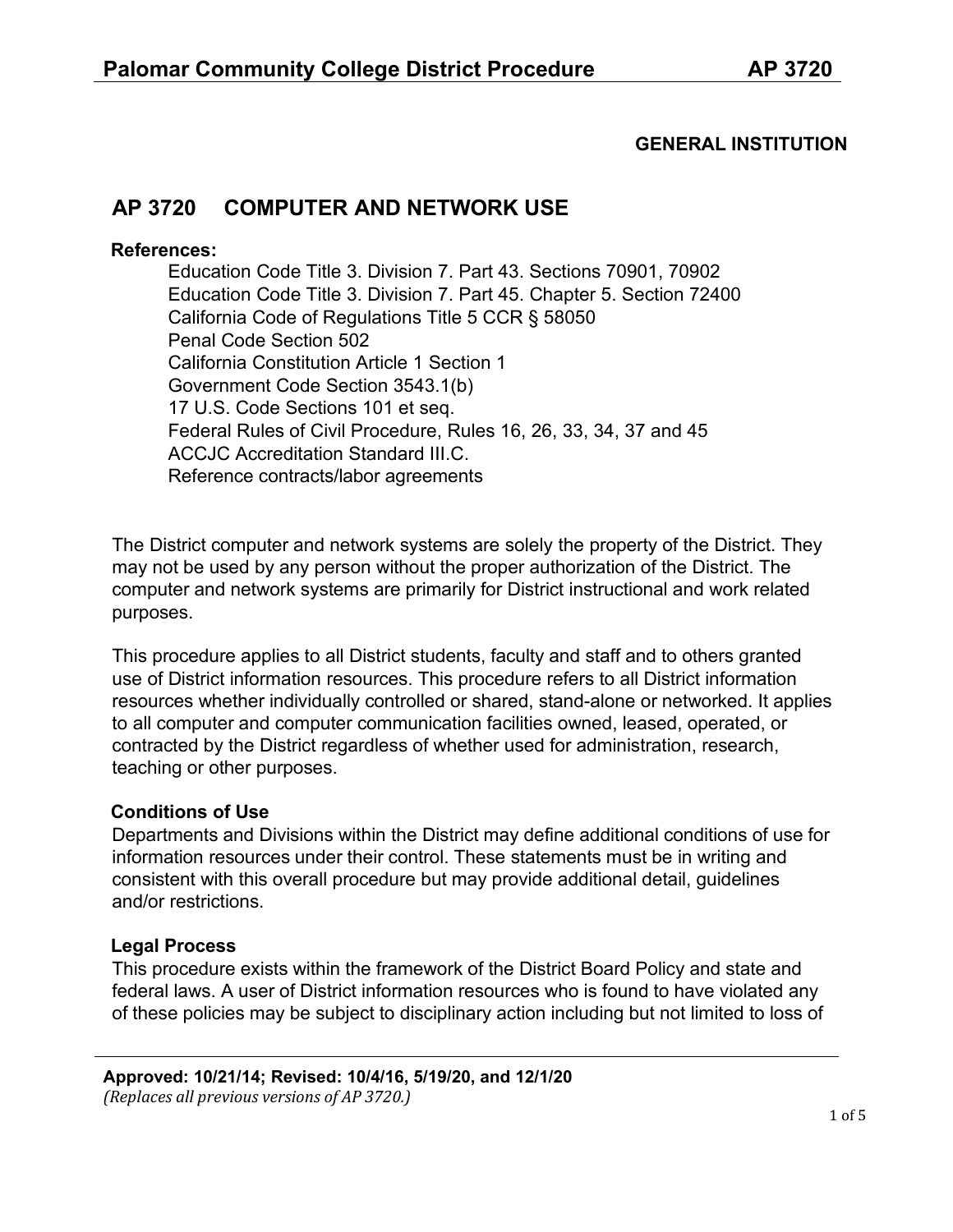information resources privileges; disciplinary suspension or termination from employment or expulsion; and/or civil or criminal legal action. Any disciplinary action will be in accordance with Board policy, negotiated labor agreements, the California Education Code, and/or Student Code of Conduct.

### **Copyrights and Licenses**

Computer users must respect copyrights and licenses to software and other on-line information. (For copyright matters not related to software see BP/AP 3710)

- **Copying -** Software protected by copyright shall not be copied except as expressly permitted by the owner of the copyright or otherwise permitted by copyright law. Protected software shall not be copied into, from, or by any District facility or system, except pursuant to a valid license or as otherwise permitted by copyright law.
- **Number of Simultaneous Users -** The number and distribution of copies must be handled in such a way that does not violate the licensing rules of the product.

#### **Integrity of Information Resources**

Computer users must respect the integrity of computer-based information resources.

- **Modification or Removal of Equipment -** Computer users must not attempt to modify or remove computer equipment, software, or peripherals that are licensed or owned by the District, or assigned for use by others without proper authorization.
- **Unauthorized Use –** Computer users must not interfere with others' access and use of the District computers. This includes but is not limited to: unauthorized modification of system facilities, operating systems, or disk partitions; attempting to crash or tie up a District computer or network; and damaging or vandalizing District computing facilities, equipment, software or computer files.
- **Unauthorized Programs -** Computer users must not intentionally:
	- $\triangleright$  develop or use programs or utilities which disrupt other computer users
	- $\triangleright$  access private or restricted portions of the District's systems
	- $\triangleright$  damage the software or hardware components of the District's systems
	- $\triangleright$  use programs or utilities that interfere with other computer uses or that modify normally protected or restricted portions of the District's systems or user accounts.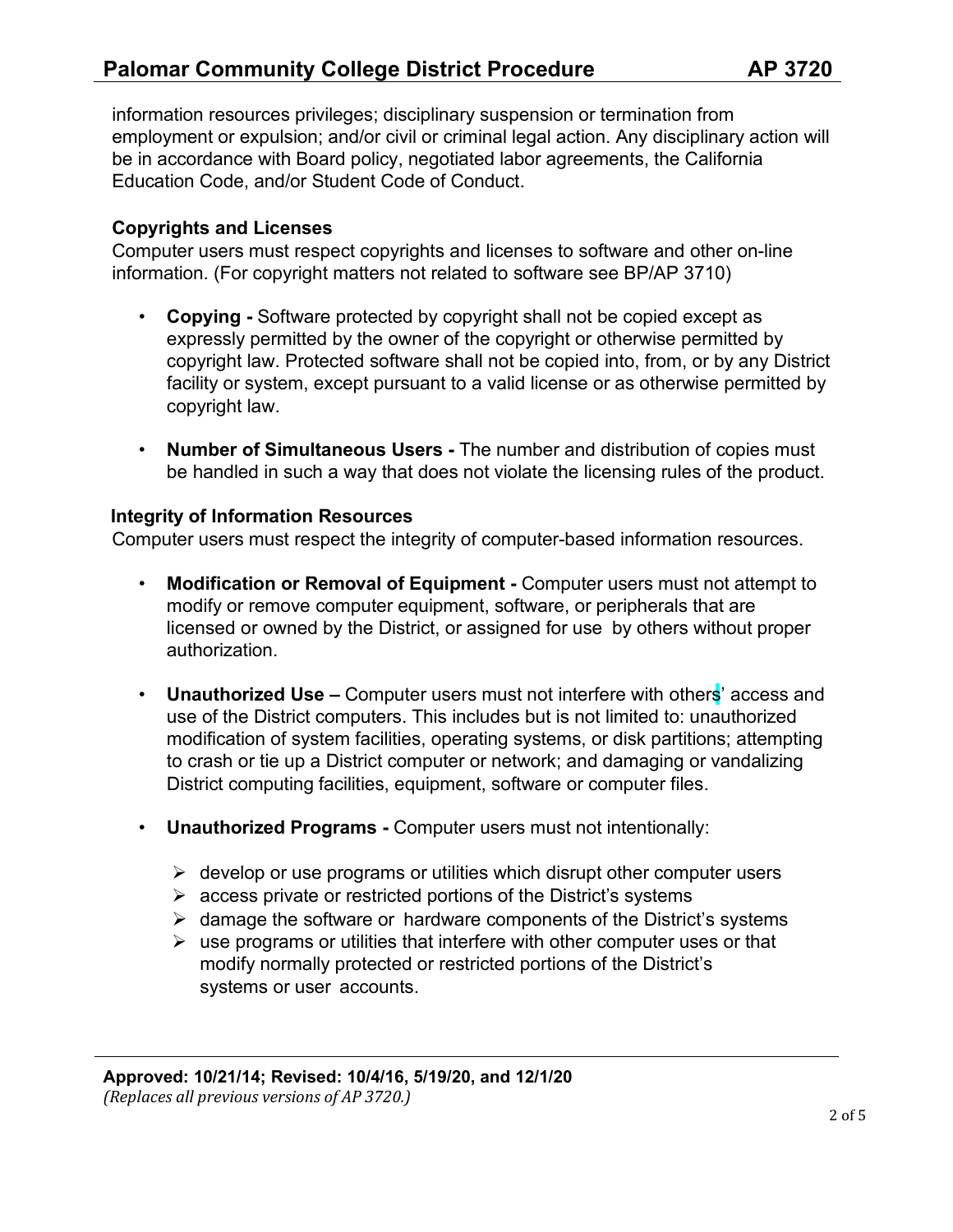### **Unauthorized Access and Usage**

Computer users must not seek to gain unauthorized access to information resources and must not assist any other persons to gain unauthorized access.

- **Abuse of Computing Privileges -** Users of District information resources must not access computers, computer software, computer data or information, or networks without proper authorization, or intentionally enable others to do so, regardless of whether the computer, software, data, information, or network in question is owned by the District. For example, abuse of the networks to which the District belongs or the computers at other sites connected to those networks will be treated as an abuse of District computing privileges.
- **Reporting Problems -** Any defects discovered in system accounting or system security must be reported promptly to Information Services so that steps can be taken to investigate and solve the problem.
- **Password Protection -** A computer user who has been authorized to use a password-protected account must keep their username and password secure and confidential. Users shall not share their username and password with others or use another person's username and password.
- **Unlawful Messages -** Users may not use District information resources to send messages that violate applicable federal, state or other law or District policy, or which constitute the unauthorized release of confidential information.
- **Commercial Usage -** District information resources may not be used to transmit commercial or personal advertisements, solicitations or promotions (see Commercial Use, below). It is permissible for students to post items for sale and for the local community to post room rental notices on space provided on the Office of Student Affairs' website.
- **Information Belonging to Others -** Users must not intentionally seek or provide information on, obtain copies of, or modify data files, programs, or passwords belonging to other users, without the permission of those other users.
- **Rights of Individuals -** Users must not access or release to anyone any individual's (student, faculty, and staff) personal information stored in District information resources without proper authorization.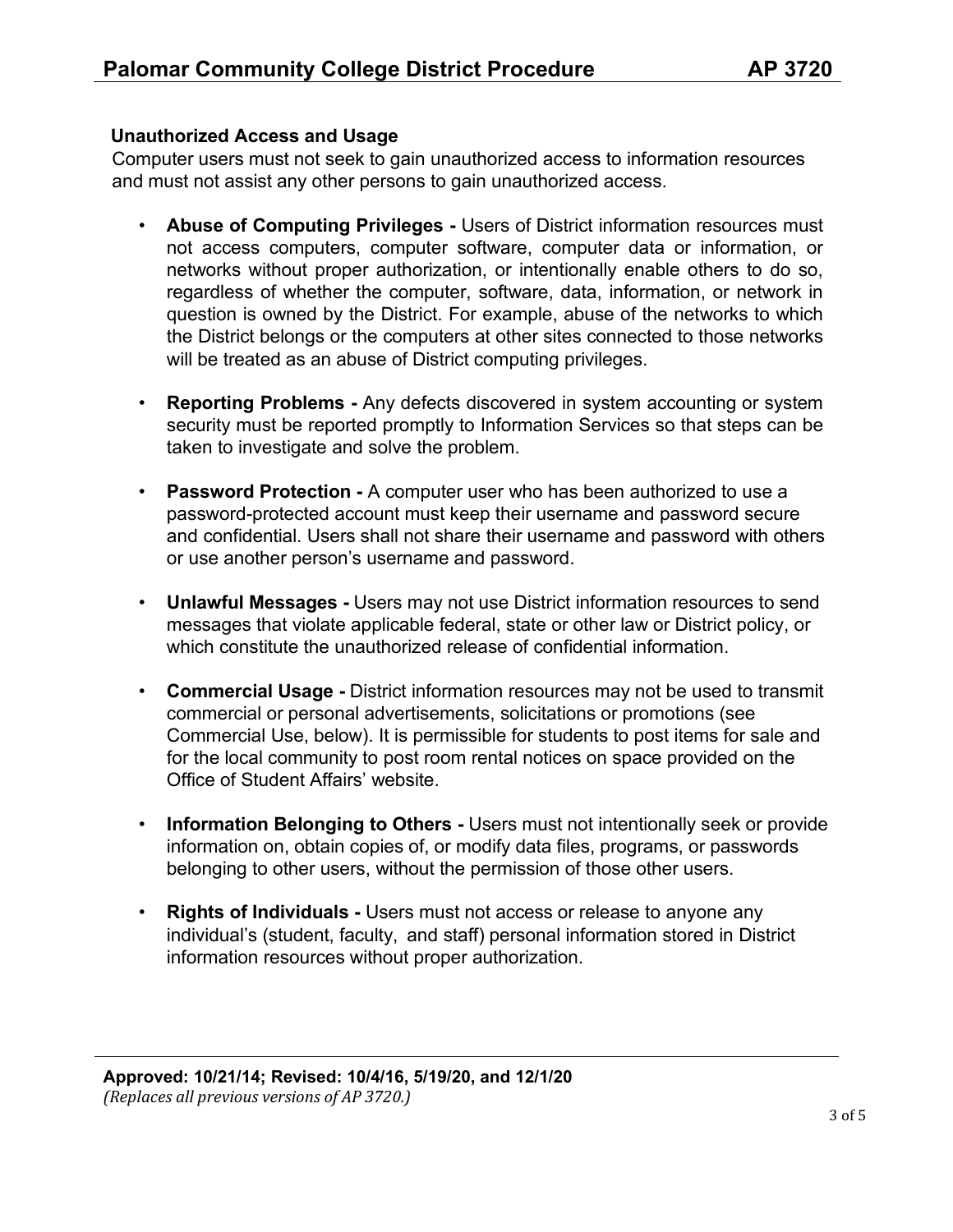- **User identification -** Users shall not send communications or messages anonymously or without accurately identifying the originating account or station.
- **Political, Personal and Commercial Use Limitations -** The District is a nonprofit, tax exempt organization and, as such, is subject to specific federal, state and local laws regarding sources of income, political activities, use of property and similar matters.
	- 1. **Political Use -** District information resources must not be used for partisan political activities where prohibited by state, federal, or other applicable laws.
	- 2. **Personal Use -** The computer and network systems are primarily for District instructional and work related purposes. During work hours incidental use may be allowed and may include checking non-district email accounts, the weather, traffic, news, etc. for a brief period of time. Outside work hours, district information resources may be used for personal activities in compliance with board policies and procedures and state and federal laws. Certain computers may be designated for "public use." Examples of public use areas include designated workstations in labs or the library.
	- 3. **Commercial Use -** District information resources should not be used for commercial purposes or personal profit. Users also are reminded that the ".edu" domain on the Internet has rules restricting or prohibiting commercial use, and users may not conduct activities not appropriate within that domain

### **Nondiscrimination**

All users have the right to be free from any conduct connected with the use of the District's network and computer resources which discriminates against any person on the basis of the categories listed in Board Policy 3410 titled Nondiscrimination. No user shall use the District network and computer resources to transmit any message, create any communication of any kind, or store information which violates any District policy or procedure regarding discrimination or harassment.

## **Disclosure**

• **No Expectation of Privacy –** Except as outlined in the collective bargaining agreements with the Palomar Faculty Federation and Council of Classified